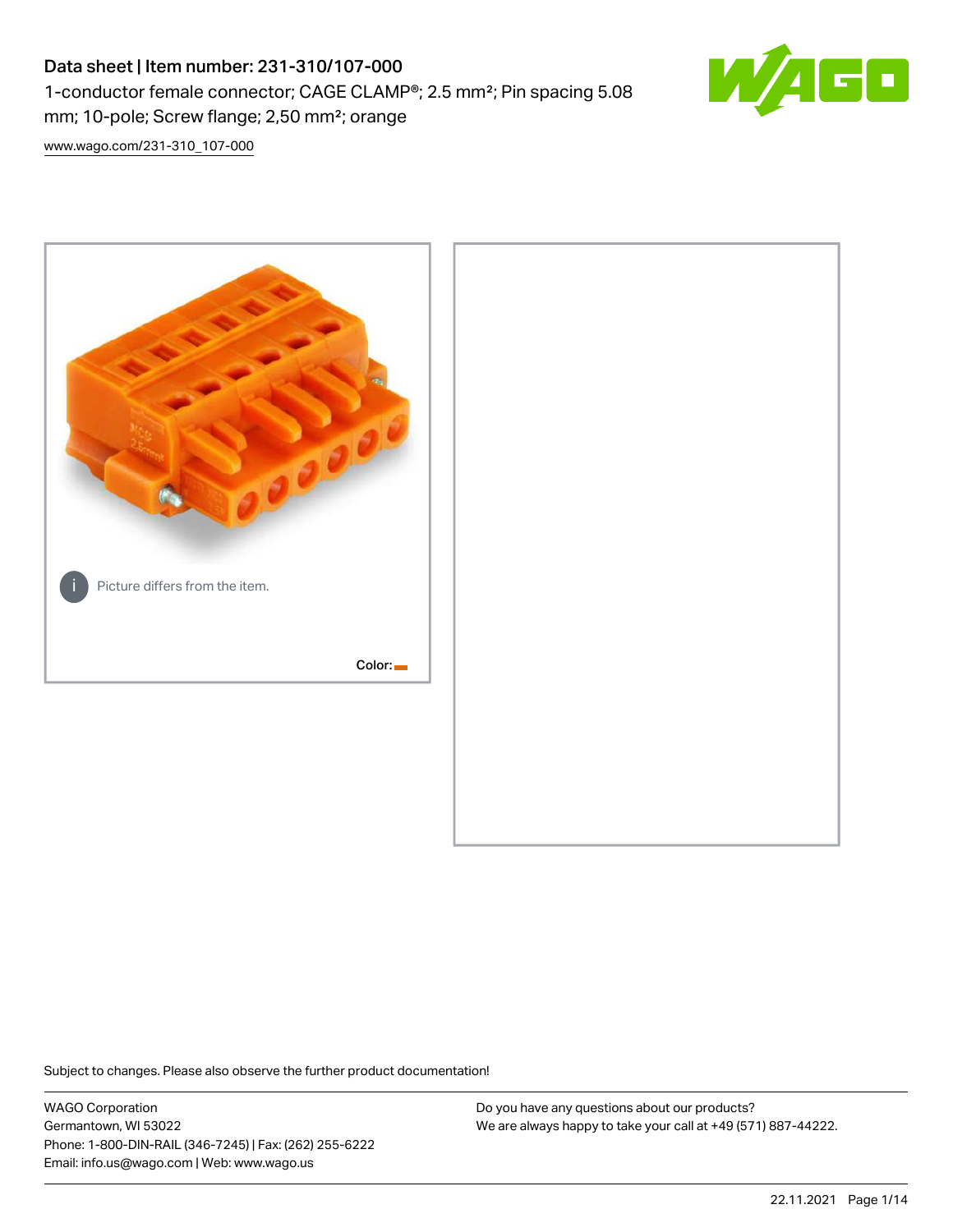

#### Dimensions in mm

 $L_1$  = (pole no. x pin spacing) + 5.4 mm

 $L_2$  = (pole no. x pin spacing) + 10 mm

2- to 3-pole female connectors – one latch only

#### Item description

- $\blacksquare$ Universal connection for all conductor types
- Easy cable pre-assembly and on-unit wiring via vertical and horizontal CAGE CLAMP<sup>®</sup> actuation  $\blacksquare$
- П Integrated test ports
- $\blacksquare$ With coding fingers

Subject to changes. Please also observe the further product documentation!

WAGO Corporation Germantown, WI 53022 Phone: 1-800-DIN-RAIL (346-7245) | Fax: (262) 255-6222 Email: info.us@wago.com | Web: www.wago.us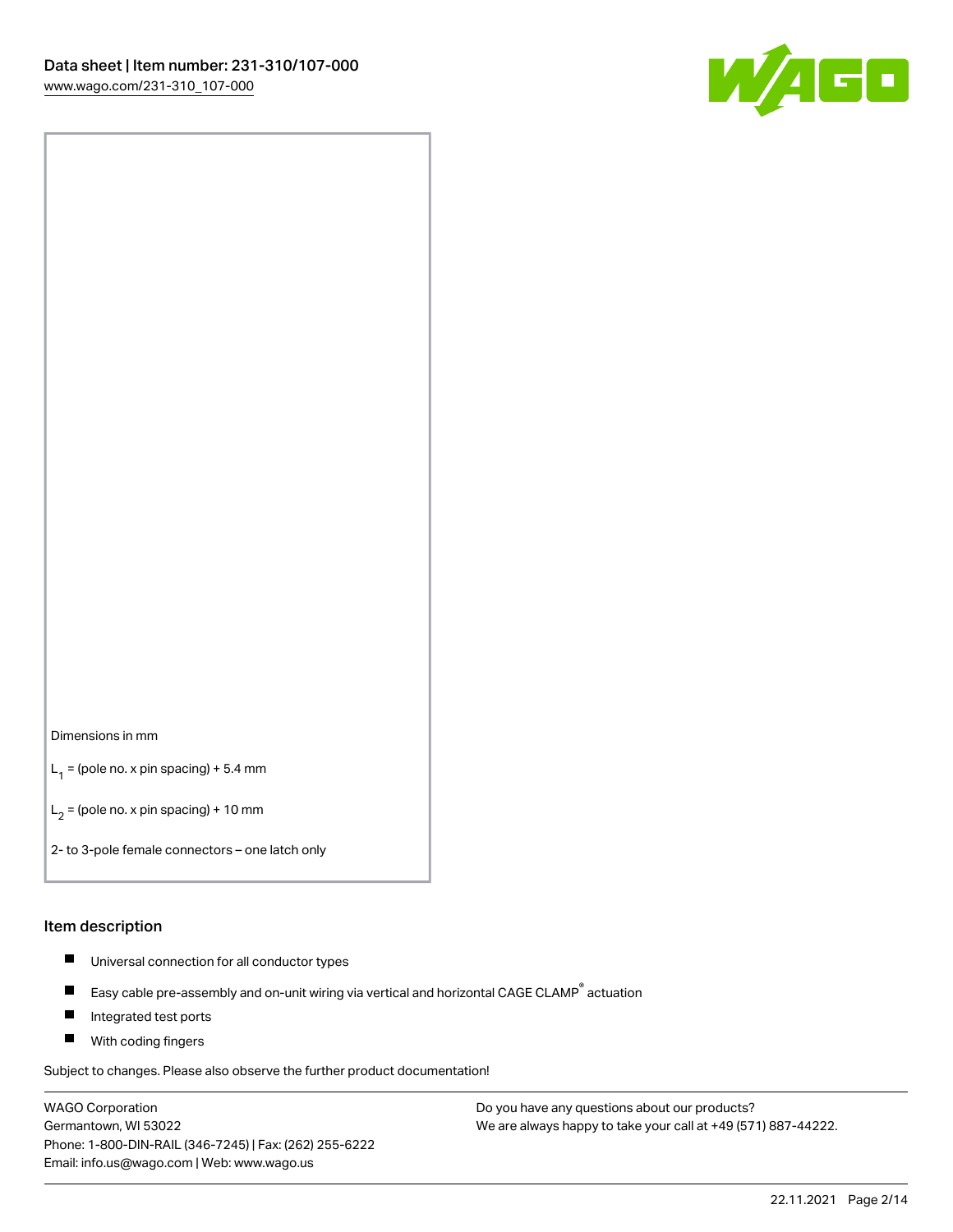

# Data

| M.<br>×<br>×<br>۹<br>٠<br>۰, |
|------------------------------|
|------------------------------|

| Safety information 1 | The MCS-MULTI CONNECTION SYSTEM includes connectors<br>without breaking capacity in accordance with DIN EN 61984. When<br>used as intended, these connectors must not be connected<br>/disconnected when live or under load. The circuit design should<br>ensure header pins, which can be touched, are not live when<br>unmated. |
|----------------------|-----------------------------------------------------------------------------------------------------------------------------------------------------------------------------------------------------------------------------------------------------------------------------------------------------------------------------------|
| Variants:            | Gold-plated or partially gold-plated contact surfaces<br>Other versions (or variants) can be requested from WAGO Sales or<br>configured at https://configurator.wago.com/                                                                                                                                                         |

# Electrical data

## IEC Approvals

| Ratings per                 | IEC/EN 60664-1                                                       |
|-----------------------------|----------------------------------------------------------------------|
| Rated voltage (III / 3)     | 320 V                                                                |
| Rated surge voltage (III/3) | 4 <sub>k</sub> V                                                     |
| Rated voltage (III/2)       | 320 V                                                                |
| Rated surge voltage (III/2) | 4 <sub>k</sub> V                                                     |
| Nominal voltage (II/2)      | 630 V                                                                |
| Rated surge voltage (II/2)  | 4 <sub>k</sub> V                                                     |
| Rated current               | 16A                                                                  |
| Legend (ratings)            | (III / 2) $\triangleq$ Overvoltage category III / Pollution degree 2 |

## UL Approvals

| Approvals per                  | UL 1059 |
|--------------------------------|---------|
| Rated voltage UL (Use Group B) | 300 V   |
| Rated current UL (Use Group B) | 15A     |
| Rated voltage UL (Use Group D) | 300 V   |
| Rated current UL (Use Group D) | 10 A    |

# Ratings per UL

| Rated voltage UL 1977 | 600 V |
|-----------------------|-------|
| Rated current UL 1977 | 15 A  |

| <b>WAGO Corporation</b>                                | Do you have any questions about our products?                 |
|--------------------------------------------------------|---------------------------------------------------------------|
| Germantown, WI 53022                                   | We are always happy to take your call at +49 (571) 887-44222. |
| Phone: 1-800-DIN-RAIL (346-7245)   Fax: (262) 255-6222 |                                                               |
| Email: info.us@wago.com   Web: www.wago.us             |                                                               |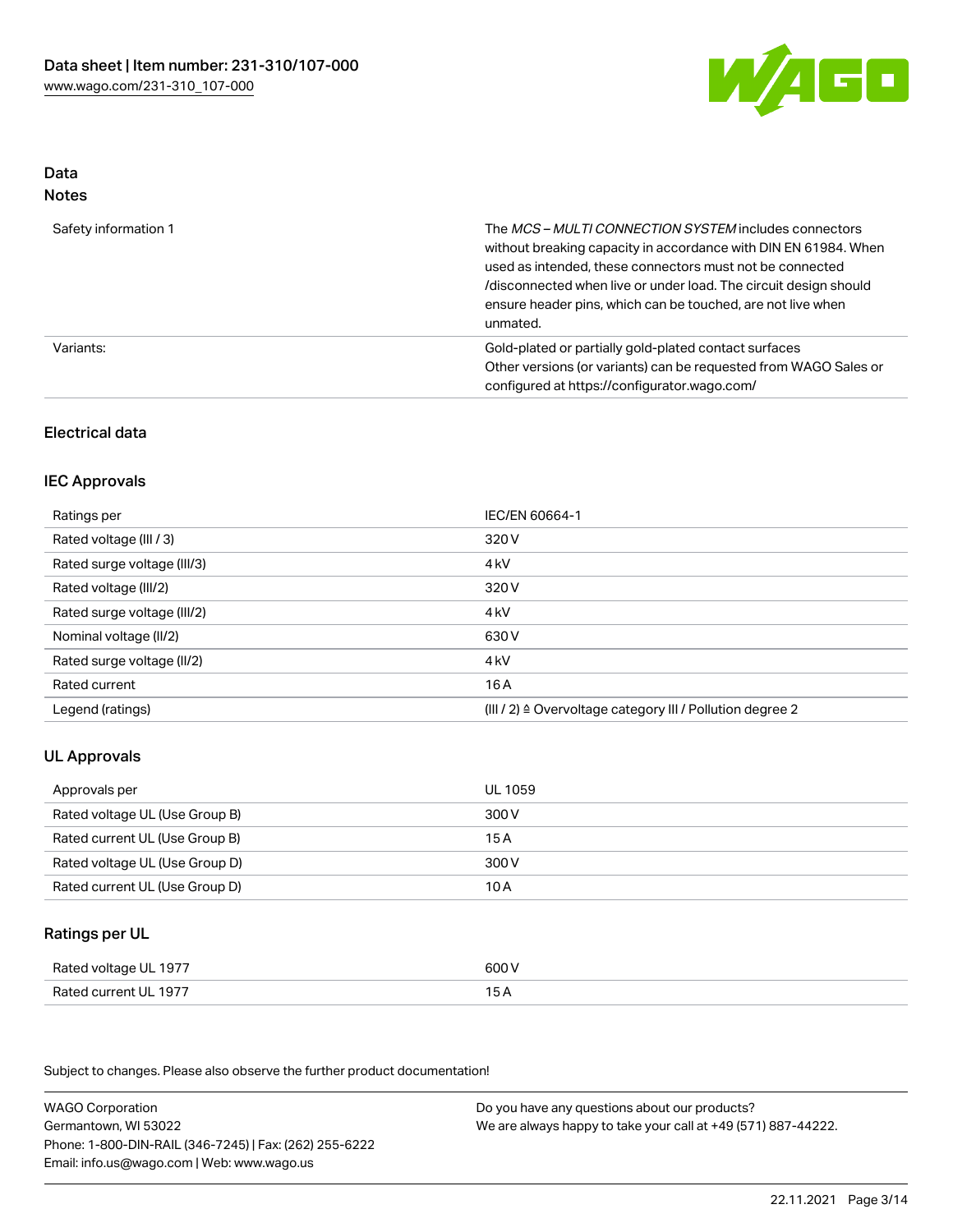

## CSA Approvals

| Approvals per                   | CSA   |
|---------------------------------|-------|
| Rated voltage CSA (Use Group B) | 300 V |
| Rated current CSA (Use Group B) | 15 A  |
| Rated voltage CSA (Use Group D) | 300 V |
| Rated current CSA (Use Group D) | 10 A  |

# Connection data

| Total number of connection points | 10 |
|-----------------------------------|----|
| Total number of potentials        | 10 |
| Number of connection types        |    |
| Number of levels                  |    |

# Connection 1

| Connection technology                             | CAGE CLAMP <sup>®</sup>                |
|---------------------------------------------------|----------------------------------------|
| Actuation type                                    | Operating tool                         |
| Solid conductor                                   | $0.082.5$ mm <sup>2</sup> / 28  12 AWG |
| Fine-stranded conductor                           | $0.082.5$ mm <sup>2</sup> / 28  12 AWG |
| Fine-stranded conductor; with insulated ferrule   | $0.251.5$ mm <sup>2</sup>              |
| Fine-stranded conductor; with uninsulated ferrule | $0.252.5$ mm <sup>2</sup>              |
| Strip length                                      | $89$ mm / 0.31  0.35 inch              |
| Number of poles                                   | 10                                     |
| Conductor entry direction to mating direction     | 0°                                     |

# Physical data

| Pin spacing | 5.08 mm / 0.2 inch    |
|-------------|-----------------------|
| Width       | 60.7 mm / 2.39 inch   |
| Height      | 14.3 mm / 0.563 inch  |
| Depth       | 26.45 mm / 1.041 inch |

# Plug-in connection

| Contact type (pluggable connector) | Female connector/socket |
|------------------------------------|-------------------------|
| Connector (connection type)        | for conductor           |
| Mismating protection               | No                      |
| Locking of plug-in connection      | Screw flange            |
|                                    |                         |

| <b>WAGO Corporation</b>                                | Do you have any questions about our products?                 |
|--------------------------------------------------------|---------------------------------------------------------------|
|                                                        |                                                               |
| Germantown, WI 53022                                   | We are always happy to take your call at +49 (571) 887-44222. |
| Phone: 1-800-DIN-RAIL (346-7245)   Fax: (262) 255-6222 |                                                               |
| Email: info.us@wago.com   Web: www.wago.us             |                                                               |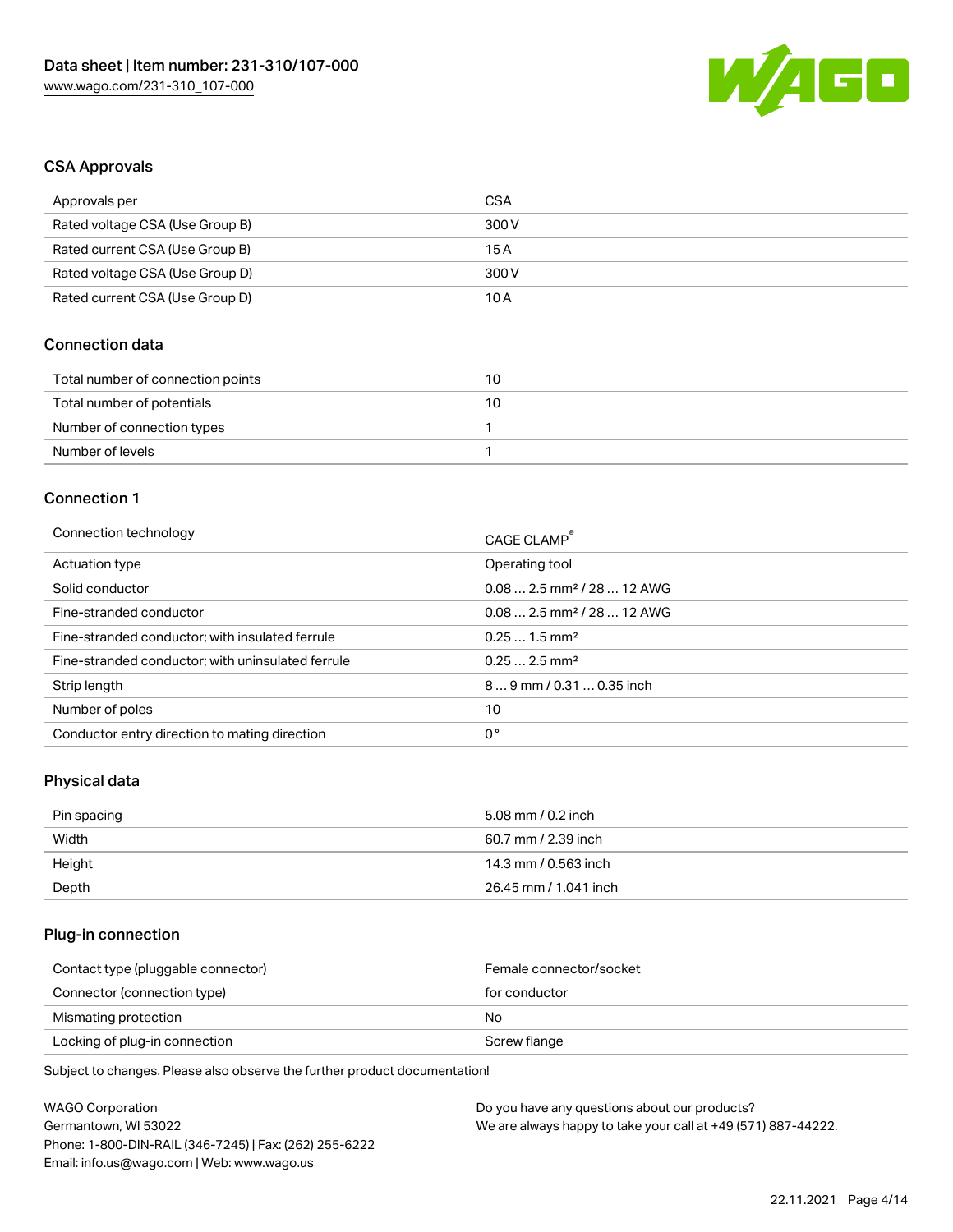

## Material data

| Color                       | orange                            |
|-----------------------------|-----------------------------------|
| Material group              |                                   |
| Insulation material         | Polyamide (PA66)                  |
| Flammability class per UL94 | V <sub>0</sub>                    |
| Clamping spring material    | Chrome nickel spring steel (CrNi) |
| Contact material            | Copper alloy                      |
| Contact plating             | tin-plated                        |
| Fire load                   | 0.274MJ                           |
| Weight                      | 19.5g                             |

## Environmental requirements

## Commercial data

| Product Group         | 3 (Multi Conn. System) |
|-----------------------|------------------------|
| PU (SPU)              | 25 Stück               |
| Packaging type        | box                    |
| Country of origin     | DE                     |
| <b>GTIN</b>           | 4044918840729          |
| Customs tariff number | 8536694040             |

## Approvals / Certificates

#### Country specific Approvals

| Logo | Approval                                            | <b>Additional Approval Text</b> | Certificate<br>name |
|------|-----------------------------------------------------|---------------------------------|---------------------|
|      | CВ<br><b>DEKRA Certification B.V.</b>               | IEC 61984                       | NL-39756            |
|      | <b>CSA</b><br>DEKRA Certification B.V.              | C <sub>22.2</sub>               | 1466354             |
| EMA  | <b>KEMA/KEUR</b><br><b>DEKRA Certification B.V.</b> | EN 61984                        | 2190761.01          |

| <b>WAGO Corporation</b>                                | Do you have any questions about our products?                 |
|--------------------------------------------------------|---------------------------------------------------------------|
| Germantown, WI 53022                                   | We are always happy to take your call at +49 (571) 887-44222. |
| Phone: 1-800-DIN-RAIL (346-7245)   Fax: (262) 255-6222 |                                                               |
| Email: info.us@wago.com   Web: www.wago.us             |                                                               |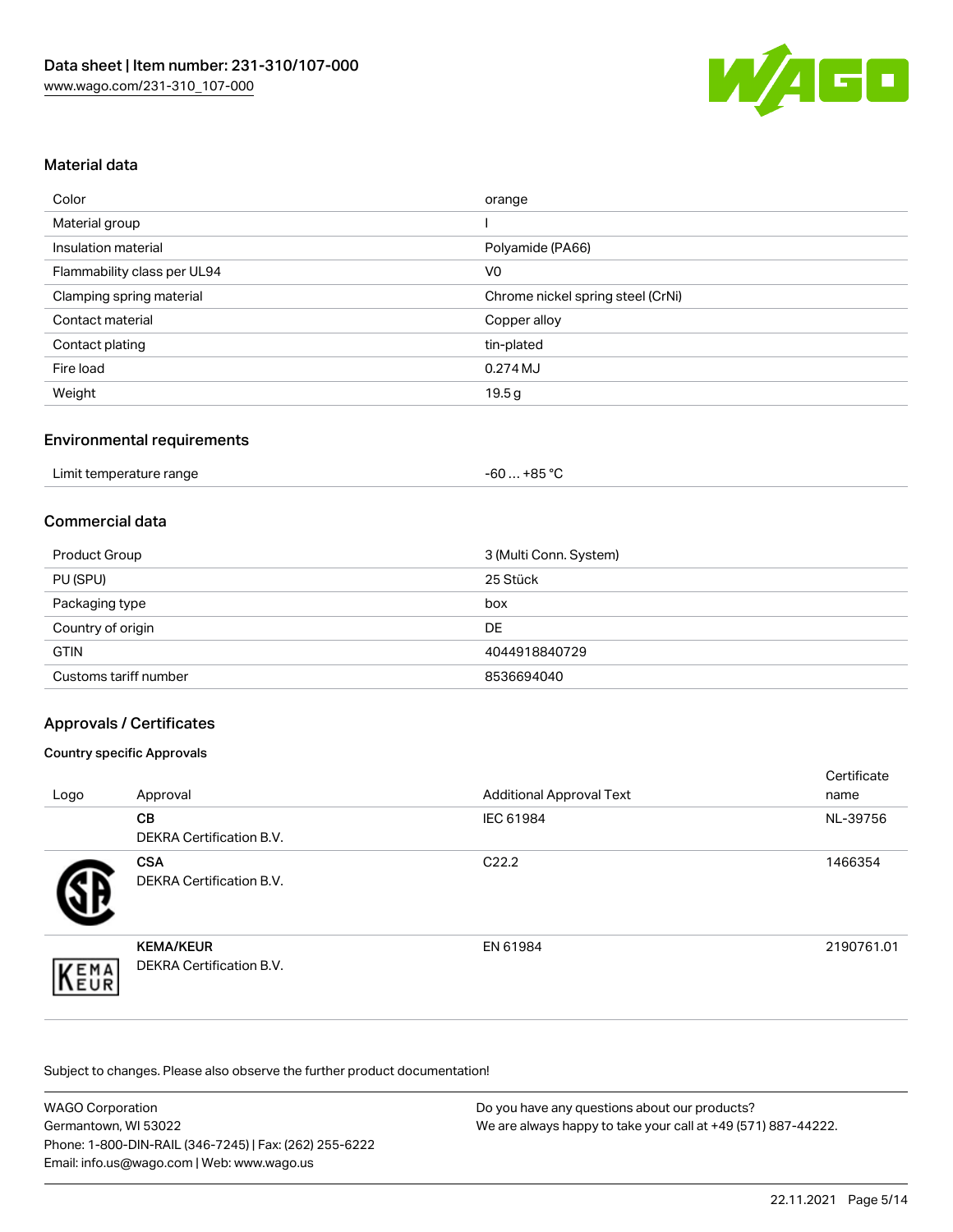

#### UL-Approvals

| Logo                       | Approval                                    | <b>Additional Approval Text</b> | Certificate<br>name |
|----------------------------|---------------------------------------------|---------------------------------|---------------------|
| $\boldsymbol{\theta}$      | UL<br>UL International Germany GmbH         | <b>UL 1977</b>                  | E45171              |
| $\boldsymbol{\mathcal{A}}$ | <b>UR</b><br>Underwriters Laboratories Inc. | <b>UL 1059</b>                  | E45172              |

#### **Counterpart**

| Item no.231-340/108-000<br>Male header; 10-pole; THT; 1.0 x 1.0 mm solder pin; straight; threaded flange; pin spacing 5.08 mm;<br>orange | www.wago.com/231-340/108-<br>000 |
|------------------------------------------------------------------------------------------------------------------------------------------|----------------------------------|
| Item no.231-370/108-000<br>Male header; 10-pole; THT; 1.2 x 1.2 mm solder pin; straight; threaded flange; pin spacing 5.08 mm;<br>orange | www.wago.com/231-370/108-<br>000 |
| Item no.231-640/109-000<br>Male connector; 10-pole; Pin spacing 5.08 mm; threaded flange; orange                                         | www.wago.com/231-640/109-<br>000 |
| Item no.231-570/108-000<br>Male header; 10-pole; THT; 1.2 x 1.2 mm solder pin; angled; threaded flange; pin spacing 5.08 mm;<br>orange   | www.wago.com/231-570/108-<br>000 |
| Item no.231-640/129-000<br>Male connector; 10-pole; Pin spacing 5.08 mm; snap-in flange; orange                                          | www.wago.com/231-640/129-<br>000 |
| Item no.231-540/108-000<br>Male header; 10-pole; THT; 1.0 x 1.0 mm solder pin; angled; mounting flange; pin spacing 5.08 mm;<br>orange   | www.wago.com/231-540/108-<br>000 |

#### Optional accessories

Insulations stops

Insulation stop



Item no.: 231-672

Insulation stop; 0.75 - 1 mm<sup>2</sup>; dark gray [www.wago.com/231-672](http://www.wago.com/231-672) www.wago.com/231-672

Subject to changes. Please also observe the further product documentation!

WAGO Corporation Germantown, WI 53022 Phone: 1-800-DIN-RAIL (346-7245) | Fax: (262) 255-6222 Email: info.us@wago.com | Web: www.wago.us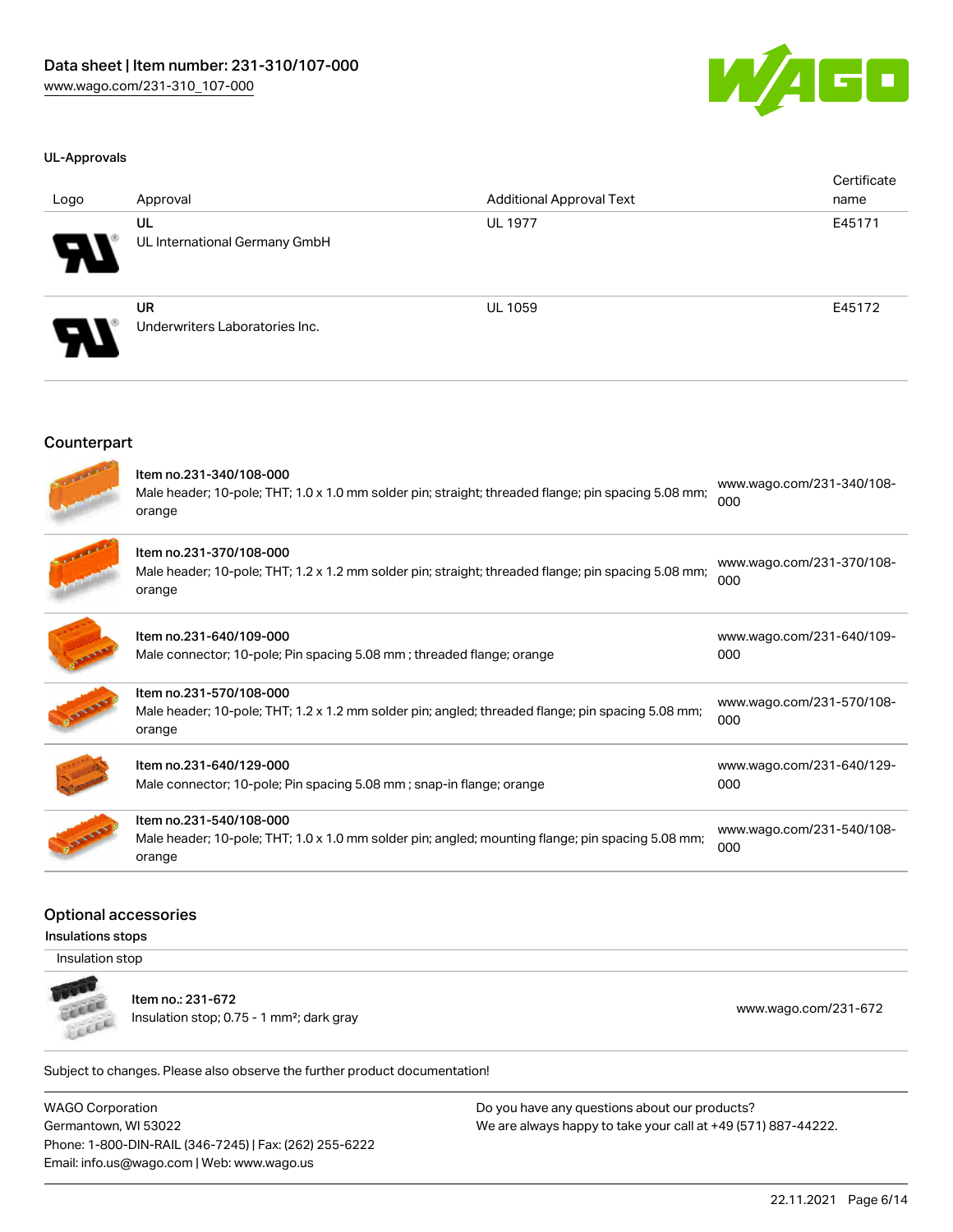# Data sheet | Item number: 231-310/107-000

[www.wago.com/231-310\\_107-000](http://www.wago.com/231-310_107-000)



|                       | Item no.: 216-132<br>Ferrule; Sleeve for 0.34 mm <sup>2</sup> / AWG 24; uninsulated; electro-tin plated                                                                            | www.wago.com/216-132 |
|-----------------------|------------------------------------------------------------------------------------------------------------------------------------------------------------------------------------|----------------------|
|                       | Item no.: 216-142<br>Ferrule; Sleeve for 0.75 mm <sup>2</sup> / 18 AWG; uninsulated; electro-tin plated; electrolytic copper; gastight<br>crimped; acc. to DIN 46228, Part 1/08.92 | www.wago.com/216-142 |
| I.                    | Item no.: 216-124<br>Ferrule; Sleeve for 1.5 mm <sup>2</sup> / AWG 16; uninsulated; electro-tin plated                                                                             | www.wago.com/216-124 |
|                       | Item no.: 216-122<br>Ferrule; Sleeve for 0.75 mm <sup>2</sup> / AWG 20; uninsulated; electro-tin plated; silver-colored                                                            | www.wago.com/216-122 |
|                       | Item no.: 216-123<br>Ferrule; Sleeve for 1 mm <sup>2</sup> / AWG 18; uninsulated; electro-tin plated; silver-colored                                                               | www.wago.com/216-123 |
|                       | Item no.: 216-103<br>Ferrule; Sleeve for 1 mm <sup>2</sup> / AWG 18; uninsulated; electro-tin plated                                                                               | www.wago.com/216-103 |
|                       | Item no.: 216-102<br>Ferrule; Sleeve for 0.75 mm <sup>2</sup> / AWG 20; uninsulated; electro-tin plated; silver-colored                                                            | www.wago.com/216-102 |
|                       | Item no.: 216-106<br>Ferrule; Sleeve for 2.5 mm <sup>2</sup> / AWG 14; uninsulated; electro-tin plated; silver-colored                                                             | www.wago.com/216-106 |
|                       | Item no.: 216-104<br>Ferrule; Sleeve for 1.5 mm <sup>2</sup> / AWG 16; uninsulated; electro-tin plated; silver-colored                                                             | www.wago.com/216-104 |
|                       | Item no.: 216-101<br>Ferrule; Sleeve for 0.5 mm <sup>2</sup> / AWG 22; uninsulated; electro-tin plated; silver-colored                                                             | www.wago.com/216-101 |
| Ferrule               |                                                                                                                                                                                    |                      |
| <b>Ferrules</b>       |                                                                                                                                                                                    |                      |
|                       | Item no.: 231-669<br>Lockout caps; for covering unused clamping units; orange                                                                                                      | www.wago.com/231-669 |
| Cover                 |                                                                                                                                                                                    |                      |
| Cover                 |                                                                                                                                                                                    |                      |
|                       | Item no.: 232-640<br>Strain relief housing; orange                                                                                                                                 | www.wago.com/232-640 |
| Strain relief housing |                                                                                                                                                                                    |                      |
| <b>Strain relief</b>  |                                                                                                                                                                                    |                      |
|                       | Item no.: 231-671<br>Insulation stop; 0.25 - 0.5 mm <sup>2</sup> ; light gray                                                                                                      | www.wago.com/231-671 |
|                       | Item no.: 231-670<br>Insulation stop; 0.08-0.2 mm <sup>2</sup> / 0.2 mm <sup>2</sup> "s"; white                                                                                    | www.wago.com/231-670 |

Subject to changes. Please also observe the further product documentation!

WAGO Corporation Germantown, WI 53022 Phone: 1-800-DIN-RAIL (346-7245) | Fax: (262) 255-6222 Email: info.us@wago.com | Web: www.wago.us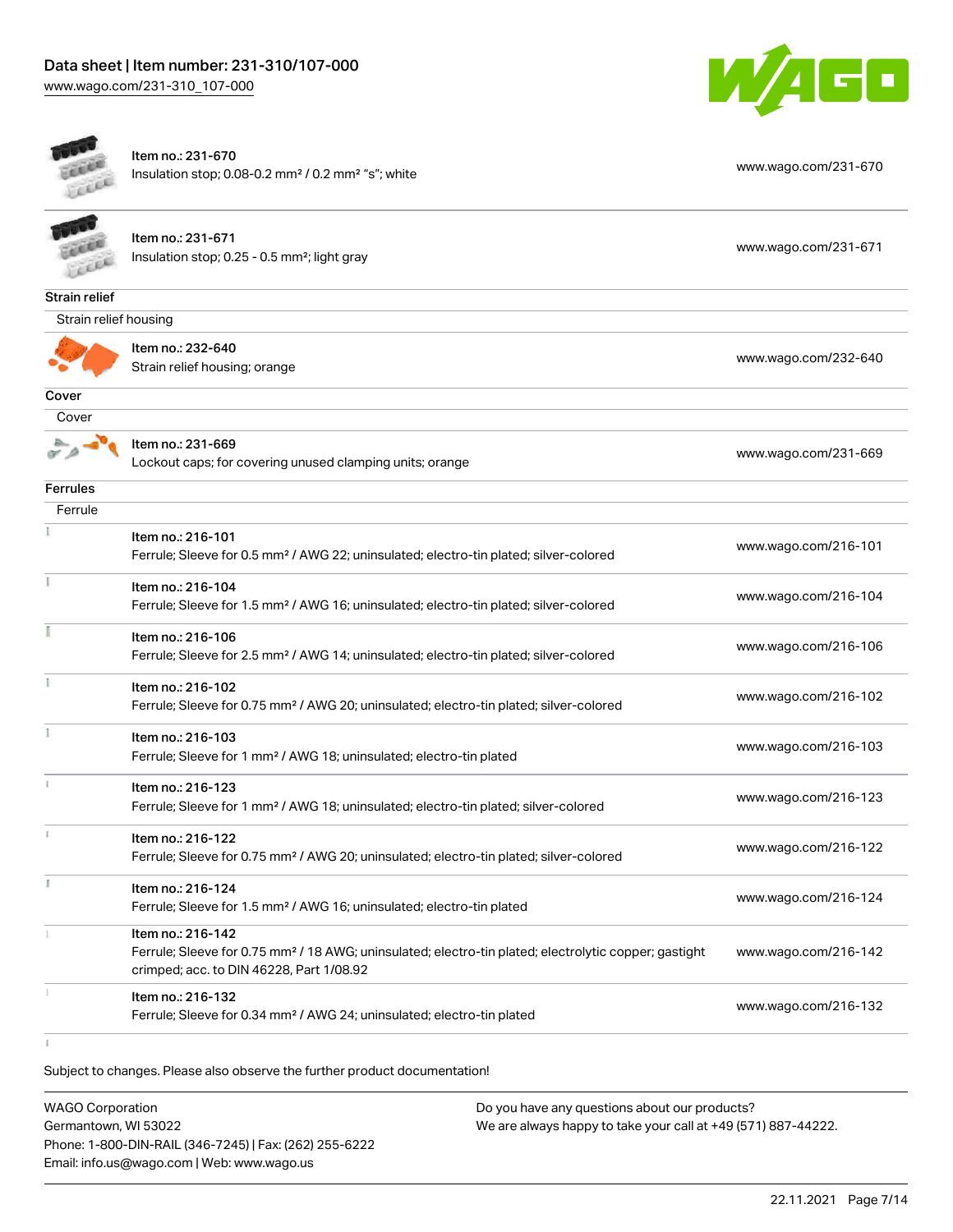# Data sheet | Item number: 231-310/107-000

[www.wago.com/231-310\\_107-000](http://www.wago.com/231-310_107-000)



| Item no.: 216-121<br>Ferrule; Sleeve for 0.5 mm <sup>2</sup> / AWG 22; uninsulated; electro-tin plated; silver-colored                                                                            | www.wago.com/216-121 |
|---------------------------------------------------------------------------------------------------------------------------------------------------------------------------------------------------|----------------------|
| Item no.: 216-143<br>Ferrule; Sleeve for 1 mm <sup>2</sup> / AWG 18; uninsulated; electro-tin plated; electrolytic copper; gastight<br>crimped; acc. to DIN 46228, Part 1/08.92                   | www.wago.com/216-143 |
| Item no.: 216-131<br>Ferrule; Sleeve for 0.25 mm <sup>2</sup> / AWG 24; uninsulated; electro-tin plated; silver-colored                                                                           | www.wago.com/216-131 |
| Item no.: 216-141<br>Ferrule; Sleeve for 0.5 mm <sup>2</sup> / 20 AWG; uninsulated; electro-tin plated; electrolytic copper; gastight<br>crimped; acc. to DIN 46228, Part 1/08.92                 | www.wago.com/216-141 |
| Item no.: 216-152<br>Ferrule; Sleeve for 0.34 mm <sup>2</sup> / AWG 24; uninsulated; electro-tin plated                                                                                           | www.wago.com/216-152 |
| Item no.: 216-203<br>Ferrule; Sleeve for 1 mm <sup>2</sup> / AWG 18; insulated; electro-tin plated; red                                                                                           | www.wago.com/216-203 |
| Item no.: 216-202<br>Ferrule; Sleeve for 0.75 mm <sup>2</sup> / 18 AWG; insulated; electro-tin plated; gray                                                                                       | www.wago.com/216-202 |
| Item no.: 216-151<br>Ferrule; Sleeve for 0.25 mm <sup>2</sup> / AWG 24; uninsulated; electro-tin plated                                                                                           | www.wago.com/216-151 |
| Item no.: 216-204<br>Ferrule; Sleeve for 1.5 mm <sup>2</sup> / AWG 16; insulated; electro-tin plated; black                                                                                       | www.wago.com/216-204 |
| Item no.: 216-144<br>Ferrule; Sleeve for 1.5 mm <sup>2</sup> / AWG 16; uninsulated; electro-tin plated; electrolytic copper; gastight<br>crimped; acc. to DIN 46228, Part 1/08.92; silver-colored | www.wago.com/216-144 |
| Item no.: 216-201<br>Ferrule; Sleeve for 0.5 mm <sup>2</sup> / 20 AWG; insulated; electro-tin plated; white                                                                                       | www.wago.com/216-201 |
| Item no.: 216-223<br>Ferrule; Sleeve for 1 mm <sup>2</sup> / AWG 18; insulated; electro-tin plated; red                                                                                           | www.wago.com/216-223 |
| Item no.: 216-241<br>Ferrule; Sleeve for 0.5 mm <sup>2</sup> / 20 AWG; insulated; electro-tin plated; electrolytic copper; gastight<br>crimped; acc. to DIN 46228, Part 4/09.90; white            | www.wago.com/216-241 |
| Item no.: 216-242<br>Ferrule; Sleeve for 0.75 mm <sup>2</sup> / 18 AWG; insulated; electro-tin plated; electrolytic copper; gastight<br>crimped; acc. to DIN 46228, Part 4/09.90; gray            | www.wago.com/216-242 |
| Item no.: 216-222<br>Ferrule; Sleeve for 0.75 mm <sup>2</sup> / 18 AWG; insulated; electro-tin plated; gray                                                                                       | www.wago.com/216-222 |
| Item no.: 216-221<br>Ferrule; Sleeve for 0.5 mm <sup>2</sup> / 20 AWG; insulated; electro-tin plated; white                                                                                       | www.wago.com/216-221 |
| Item no.: 216-224<br>Ferrule; Sleeve for 1.5 mm <sup>2</sup> / AWG 16; insulated; electro-tin plated; black                                                                                       | www.wago.com/216-224 |
| Item no.: 216-243<br>Ferrule; Sleeve for 1 mm <sup>2</sup> / AWG 18; insulated; electro-tin plated; electrolytic copper; gastight crimped; www.wago.com/216-243                                   |                      |
| Subject to changes. Please also observe the further product documentation!<br><b>WAGO Corporation</b><br>Do you have any questions about our products?                                            |                      |

Germantown, WI 53022 Phone: 1-800-DIN-RAIL (346-7245) | Fax: (262) 255-6222 Email: info.us@wago.com | Web: www.wago.us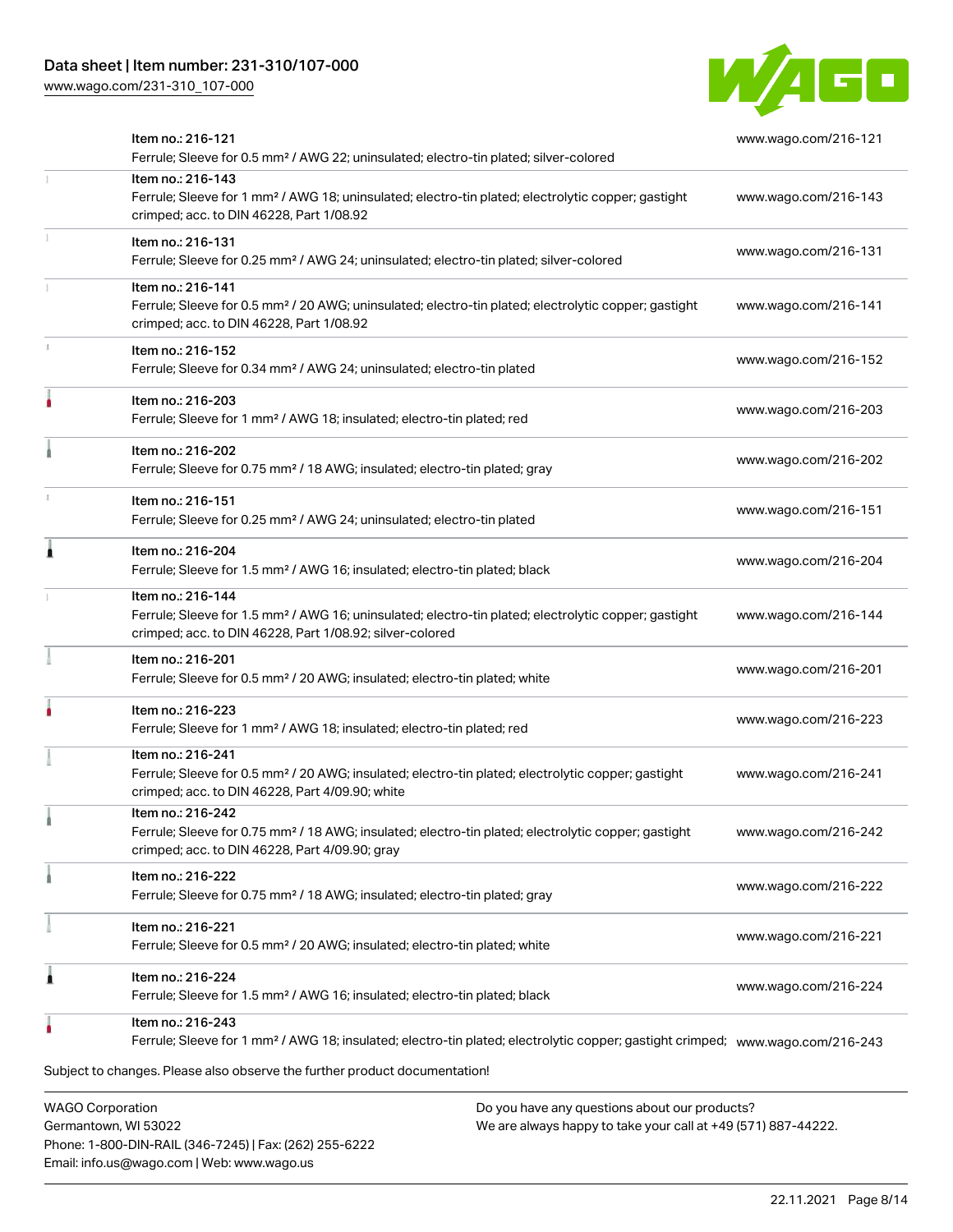[www.wago.com/231-310\\_107-000](http://www.wago.com/231-310_107-000)



acc. to DIN 46228, Part 4/09.90; red

| ı              | Item no.: 216-244<br>Ferrule; Sleeve for 1.5 mm <sup>2</sup> / AWG 16; insulated; electro-tin plated; electrolytic copper; gastight<br>crimped; acc. to DIN 46228, Part 4/09.90; black                  | www.wago.com/216-244 |
|----------------|---------------------------------------------------------------------------------------------------------------------------------------------------------------------------------------------------------|----------------------|
|                | Item no.: 216-263<br>Ferrule; Sleeve for 1 mm <sup>2</sup> / AWG 18; insulated; electro-tin plated; electrolytic copper; gastight crimped; www.wago.com/216-263<br>acc. to DIN 46228, Part 4/09.90; red |                      |
| j              | Item no.: 216-264<br>Ferrule; Sleeve for 1.5 mm <sup>2</sup> / AWG 16; insulated; electro-tin plated; electrolytic copper; gastight<br>crimped; acc. to DIN 46228, Part 4/09.90; black                  | www.wago.com/216-264 |
|                | Item no.: 216-284<br>Ferrule; Sleeve for 1.5 mm <sup>2</sup> / AWG 16; insulated; electro-tin plated; electrolytic copper; gastight<br>crimped; acc. to DIN 46228, Part 4/09.90; black                  | www.wago.com/216-284 |
|                | Item no.: 216-262<br>Ferrule; Sleeve for 0.75 mm <sup>2</sup> / 18 AWG; insulated; electro-tin plated; electrolytic copper; gastight<br>crimped; acc. to DIN 46228, Part 4/09.90; gray                  | www.wago.com/216-262 |
|                | Item no.: 216-301<br>Ferrule; Sleeve for 0.25 mm <sup>2</sup> / AWG 24; insulated; electro-tin plated; yellow                                                                                           | www.wago.com/216-301 |
|                | Item no.: 216-321<br>Ferrule; Sleeve for 0.25 mm <sup>2</sup> / AWG 24; insulated; electro-tin plated; yellow                                                                                           | www.wago.com/216-321 |
|                | Item no.: 216-322<br>Ferrule; Sleeve for 0.34 mm <sup>2</sup> / 22 AWG; insulated; electro-tin plated; green                                                                                            | www.wago.com/216-322 |
|                | Item no.: 216-302<br>Ferrule; Sleeve for 0.34 mm <sup>2</sup> / 22 AWG; insulated; electro-tin plated; light turquoise                                                                                  | www.wago.com/216-302 |
| Tools          |                                                                                                                                                                                                         |                      |
| Operating tool |                                                                                                                                                                                                         |                      |
|                | Item no.: 209-130<br>Operating tool; suitable for 264, 280 and 281 Series; 1-way; of insulating material; white                                                                                         | www.wago.com/209-130 |
|                | Item no.: 209-132<br>Operating tool; for connecting comb-style jumper bar; 2-way; of insulating material                                                                                                | www.wago.com/209-132 |
|                | Item no.: 231-159<br>Operating tool; natural                                                                                                                                                            | www.wago.com/231-159 |
|                | Item no.: 231-231<br>Combination operating tool; red                                                                                                                                                    | www.wago.com/231-231 |
|                | Item no.: 231-131<br>Operating tool; made of insulating material; 1-way; loose; white                                                                                                                   | www.wago.com/231-131 |
|                | Item no.: 231-291<br>Operating tool; made of insulating material; 1-way; loose; red                                                                                                                     | www.wago.com/231-291 |
|                |                                                                                                                                                                                                         |                      |

| WAGO Corporation                                       | Do you have any questions about our products?                 |
|--------------------------------------------------------|---------------------------------------------------------------|
| Germantown, WI 53022                                   | We are always happy to take your call at +49 (571) 887-44222. |
| Phone: 1-800-DIN-RAIL (346-7245)   Fax: (262) 255-6222 |                                                               |
| Email: info.us@wago.com   Web: www.wago.us             |                                                               |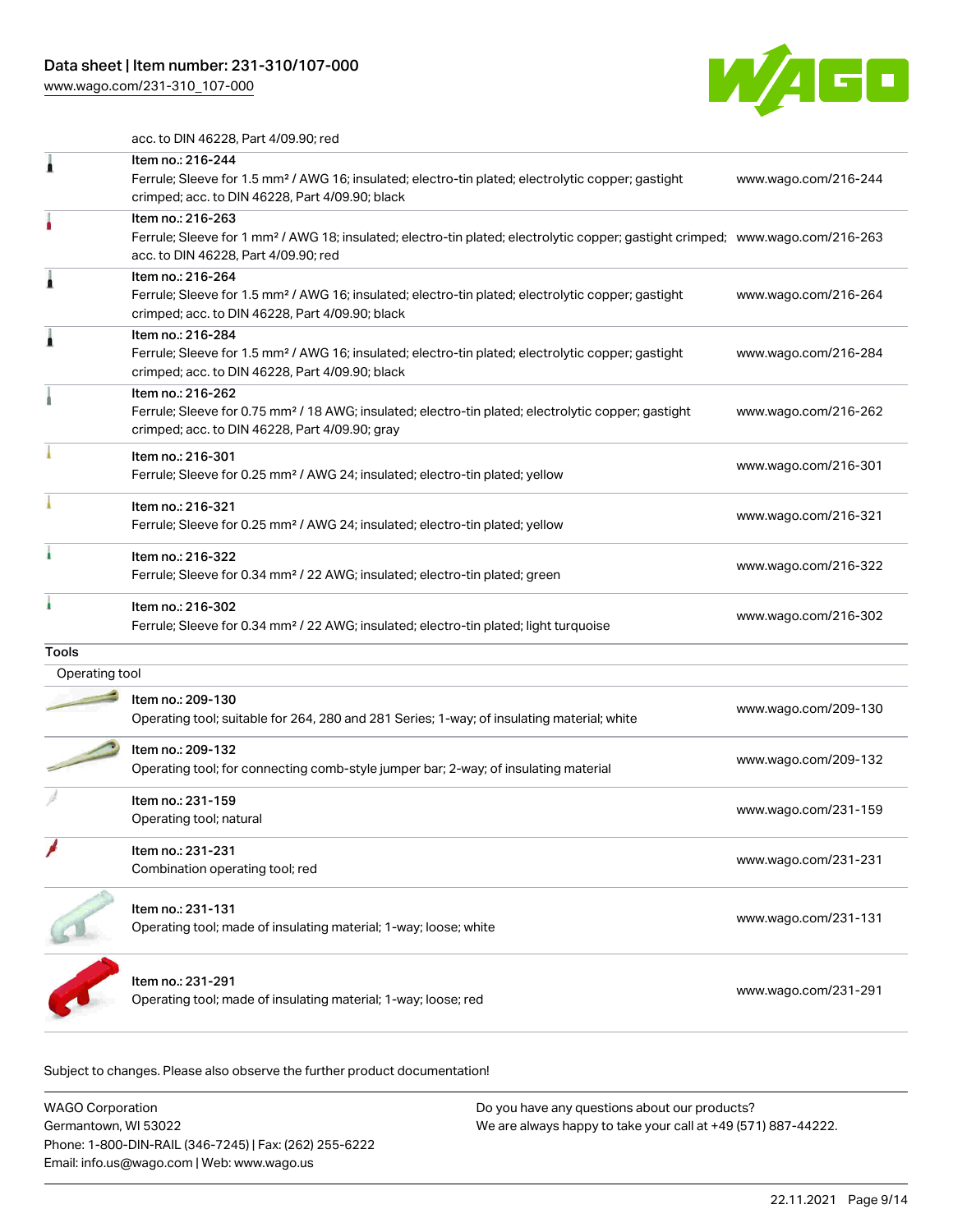# Data sheet | Item number: 231-310/107-000

[www.wago.com/231-310\\_107-000](http://www.wago.com/231-310_107-000)



|                     | Item no.: 280-432<br>Operating tool; made of insulating material; 2-way; white                                                                                                                 | www.wago.com/280-432             |
|---------------------|------------------------------------------------------------------------------------------------------------------------------------------------------------------------------------------------|----------------------------------|
|                     | Item no.: 280-434<br>Operating tool; made of insulating material; 4-way                                                                                                                        | www.wago.com/280-434             |
|                     | Item no.: 280-437<br>Operating tool; made of insulating material; 7-way                                                                                                                        | www.wago.com/280-437             |
|                     | Item no.: 280-440<br>Operating tool; made of insulating material; 10-way                                                                                                                       | www.wago.com/280-440             |
|                     | Item no.: 280-435<br>Operating tool; made of insulating material; 5-way; gray                                                                                                                  | www.wago.com/280-435             |
|                     | Item no.: 280-436<br>Operating tool; made of insulating material; 6-way                                                                                                                        | www.wago.com/280-436             |
|                     | Item no.: 280-438<br>Operating tool; made of insulating material; 8-way                                                                                                                        | www.wago.com/280-438             |
|                     | Item no.: 280-433<br>Operating tool; made of insulating material; 3-way                                                                                                                        | www.wago.com/280-433             |
| Jumpers             |                                                                                                                                                                                                |                                  |
| Jumper              |                                                                                                                                                                                                |                                  |
|                     | Item no.: 231-905<br>Jumper; for conductor entry; 5-way; insulated; gray                                                                                                                       | www.wago.com/231-905             |
|                     | Item no.: 231-903<br>Jumper; for conductor entry; 3-way; insulated; gray                                                                                                                       | www.wago.com/231-903             |
|                     | Item no.: 231-907<br>Jumper; for conductor entry; 7-way; insulated; gray                                                                                                                       | www.wago.com/231-907             |
|                     | Item no.: 231-910<br>Jumper; for conductor entry; 10-way; insulated; gray                                                                                                                      | www.wago.com/231-910             |
|                     | Item no.: 231-902<br>Jumper; for conductor entry; 2-way; insulated; gray                                                                                                                       | www.wago.com/231-902             |
| Marking accessories |                                                                                                                                                                                                |                                  |
| Marking strip       |                                                                                                                                                                                                |                                  |
|                     | Item no.: 210-331/508-103<br>Marking strips; as a DIN A4 sheet; MARKED; 1-12 (200x); Height of marker strip: 2.3 mm/0.091 in; Strip<br>length 182 mm; Horizontal marking; Self-adhesive; white | www.wago.com/210-331<br>/508-103 |

Item no.: 210-331/508-104

Marking strips; as a DIN A4 sheet; MARKED; 13-24 (200x); Height of marker strip: 2.3 mm/0.091 in; Strip length 182 mm; Horizontal marking; Self-adhesive; white [www.wago.com/210-331](http://www.wago.com/210-331/508-104) [/508-104](http://www.wago.com/210-331/508-104)

Subject to changes. Please also observe the further product documentation!

WAGO Corporation Germantown, WI 53022 Phone: 1-800-DIN-RAIL (346-7245) | Fax: (262) 255-6222 Email: info.us@wago.com | Web: www.wago.us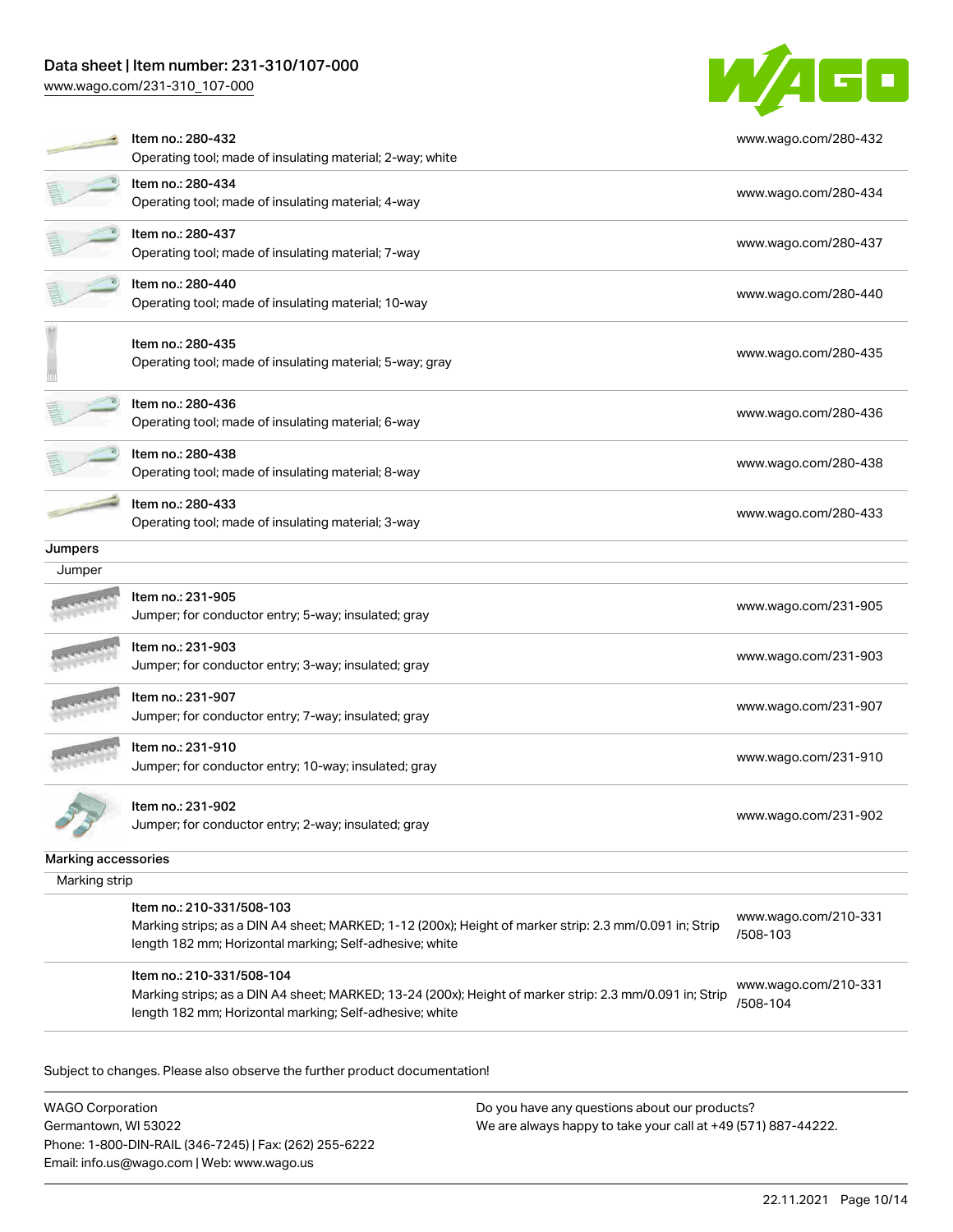[www.wago.com/231-310\\_107-000](http://www.wago.com/231-310_107-000)



|                                                         | Item no.: 210-332/508-202<br>Marking strips; as a DIN A4 sheet; MARKED; 1-16 (160x); Height of marker strip: 3 mm; Strip length 182 /508-202<br>mm; Horizontal marking; Self-adhesive; white |               | www.wago.com/210-332                                                                         |  |
|---------------------------------------------------------|----------------------------------------------------------------------------------------------------------------------------------------------------------------------------------------------|---------------|----------------------------------------------------------------------------------------------|--|
|                                                         | Item no.: 210-332/508-204<br>Marking strips; as a DIN A4 sheet; MARKED; 17-32 (160x); Height of marker strip: 3 mm; Strip length<br>182 mm; Horizontal marking; Self-adhesive; white         | /508-204      | www.wago.com/210-332<br>www.wago.com/210-332<br>/508-206<br>www.wago.com/210-332<br>/508-205 |  |
|                                                         | Item no.: 210-332/508-206<br>Marking strips; as a DIN A4 sheet; MARKED; 33-48 (160x); Height of marker strip: 3 mm; Strip length<br>182 mm; Horizontal marking; Self-adhesive; white         |               |                                                                                              |  |
|                                                         | Item no.: 210-332/508-205<br>Marking strips; as a DIN A4 sheet; MARKED; 1-32 (80x); Height of marker strip: 3 mm; Strip length 182<br>mm; Horizontal marking; Self-adhesive; white           |               |                                                                                              |  |
| <b>Testing accessories</b>                              |                                                                                                                                                                                              |               |                                                                                              |  |
| Testing accessories                                     |                                                                                                                                                                                              |               |                                                                                              |  |
|                                                         | Item no.: 210-136<br>Test plug; 2 mm Ø; with 500 mm cable                                                                                                                                    |               | www.wago.com/210-136                                                                         |  |
|                                                         | ltem no.: 231-661<br>Test plugs for female connectors; for 5 mm and 5.08 mm pin spacing; 2,50 mm <sup>2</sup> ; light gray                                                                   |               | www.wago.com/231-661                                                                         |  |
| <b>Downloads</b><br>Documentation                       |                                                                                                                                                                                              |               |                                                                                              |  |
| <b>Additional Information</b><br>Technical explanations | 2019 Apr 3                                                                                                                                                                                   | pdf<br>2.0 MB | Download                                                                                     |  |
| <b>CAD files</b>                                        |                                                                                                                                                                                              |               |                                                                                              |  |
| CAD data                                                |                                                                                                                                                                                              |               |                                                                                              |  |
| 2D/3D Models 231-310/107-000                            |                                                                                                                                                                                              | <b>URL</b>    | Download                                                                                     |  |
| <b>CAE</b> data                                         |                                                                                                                                                                                              |               |                                                                                              |  |
| EPLAN Data Portal 231-310/107-000                       |                                                                                                                                                                                              | URL           | Download                                                                                     |  |
| ZUKEN Portal 231-310/107-000                            |                                                                                                                                                                                              | URL           | Download                                                                                     |  |
| EPLAN Data Portal 231-310/107-000                       |                                                                                                                                                                                              | URL           | Download                                                                                     |  |

Subject to changes. Please also observe the further product documentation!

WAGO Corporation Germantown, WI 53022 Phone: 1-800-DIN-RAIL (346-7245) | Fax: (262) 255-6222 Email: info.us@wago.com | Web: www.wago.us Do you have any questions about our products? We are always happy to take your call at +49 (571) 887-44222.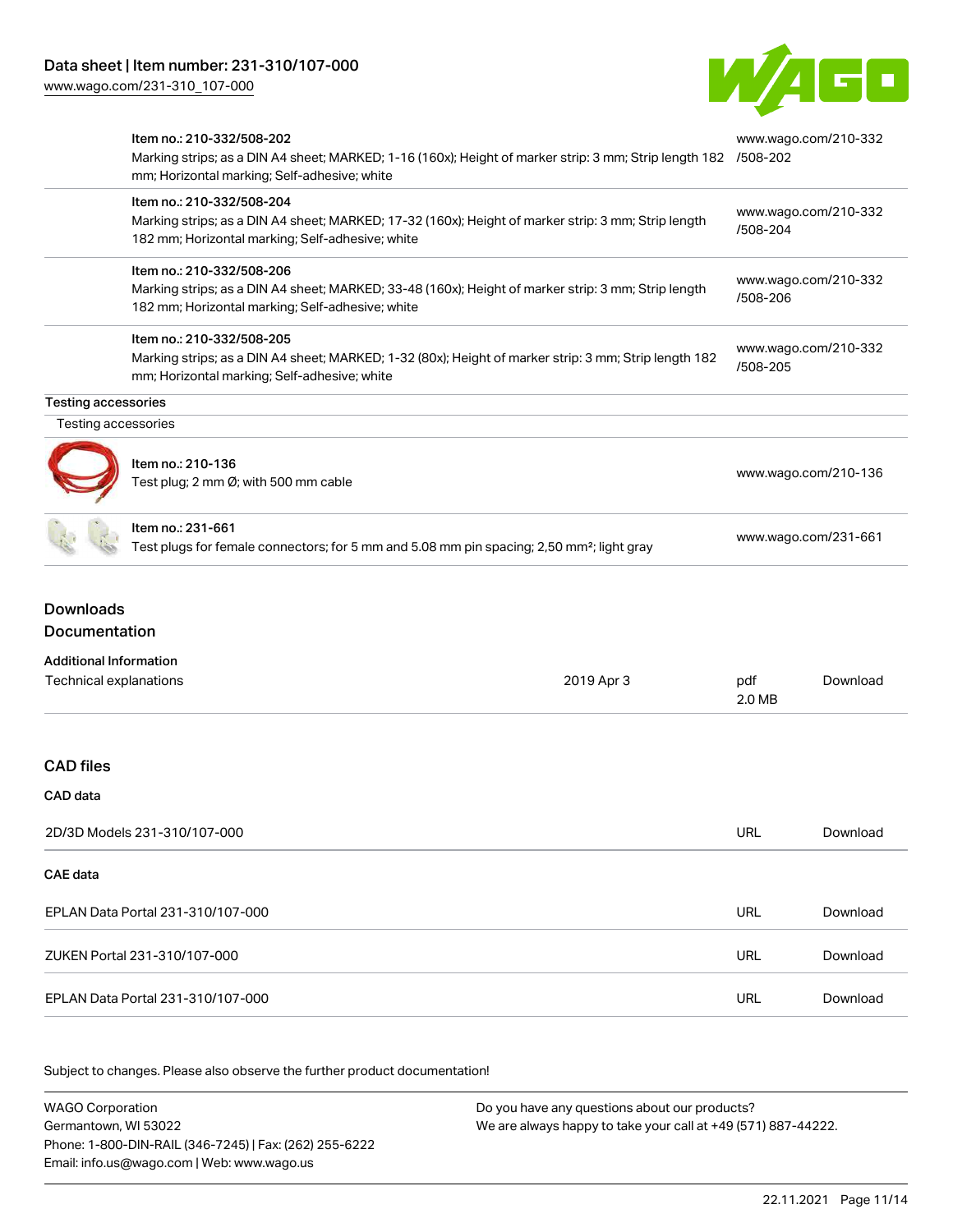# Environmental Product Compliance

#### Compliance Search

Environmental Product Compliance 231-310/107-000 1-conductor female connector; CAGE CLAMP®; 2.5 mm²; Pin spacing 5.08 mm; 10 pole; Screw flange; 2,50 mm²; orange

#### Installation Notes



Inserting a conductor via 3.5 mm screwdriver – CAGE CLAMP® actuation parallel to conductor entry.



Inserting a conductor via 3.5 mm screwdriver – CAGE CLAMP® actuation perpendicular to conductor entry.



Inserting a conductor into CAGE CLAMP® unit via operating lever (231-291).



Inserting a conductor via operating tool.

Subject to changes. Please also observe the further product documentation!

WAGO Corporation Germantown, WI 53022 Phone: 1-800-DIN-RAIL (346-7245) | Fax: (262) 255-6222 Email: info.us@wago.com | Web: www.wago.us

Do you have any questions about our products? We are always happy to take your call at +49 (571) 887-44222.



URL [Download](https://www.wago.com/global/d/ComplianceLinkMediaContainer_231-310_107-000)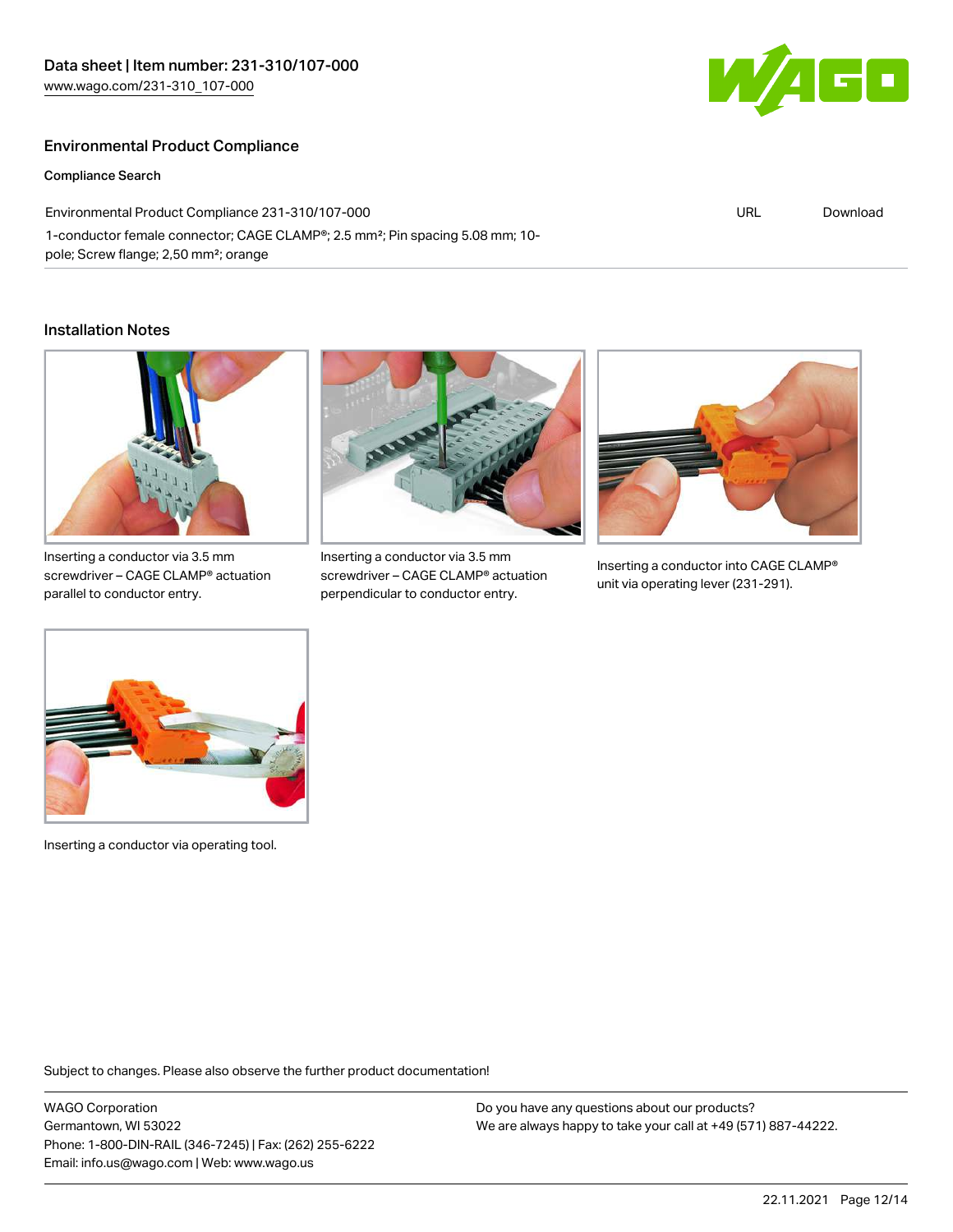



Coding a female connector by removing coding finger(s).



Testing – female connector with CAGE CLAMP®

Integrated test ports for testing perpendicular to conductor entry via 2 or 2.3 mm Ø test plug

#### Installation



Male connector with strain relief plate



Strain relief housing shown with a male connector equipped with CAGE CLAMP®

Subject to changes. Please also observe the further product documentation!

WAGO Corporation Germantown, WI 53022 Phone: 1-800-DIN-RAIL (346-7245) | Fax: (262) 255-6222 Email: info.us@wago.com | Web: www.wago.us